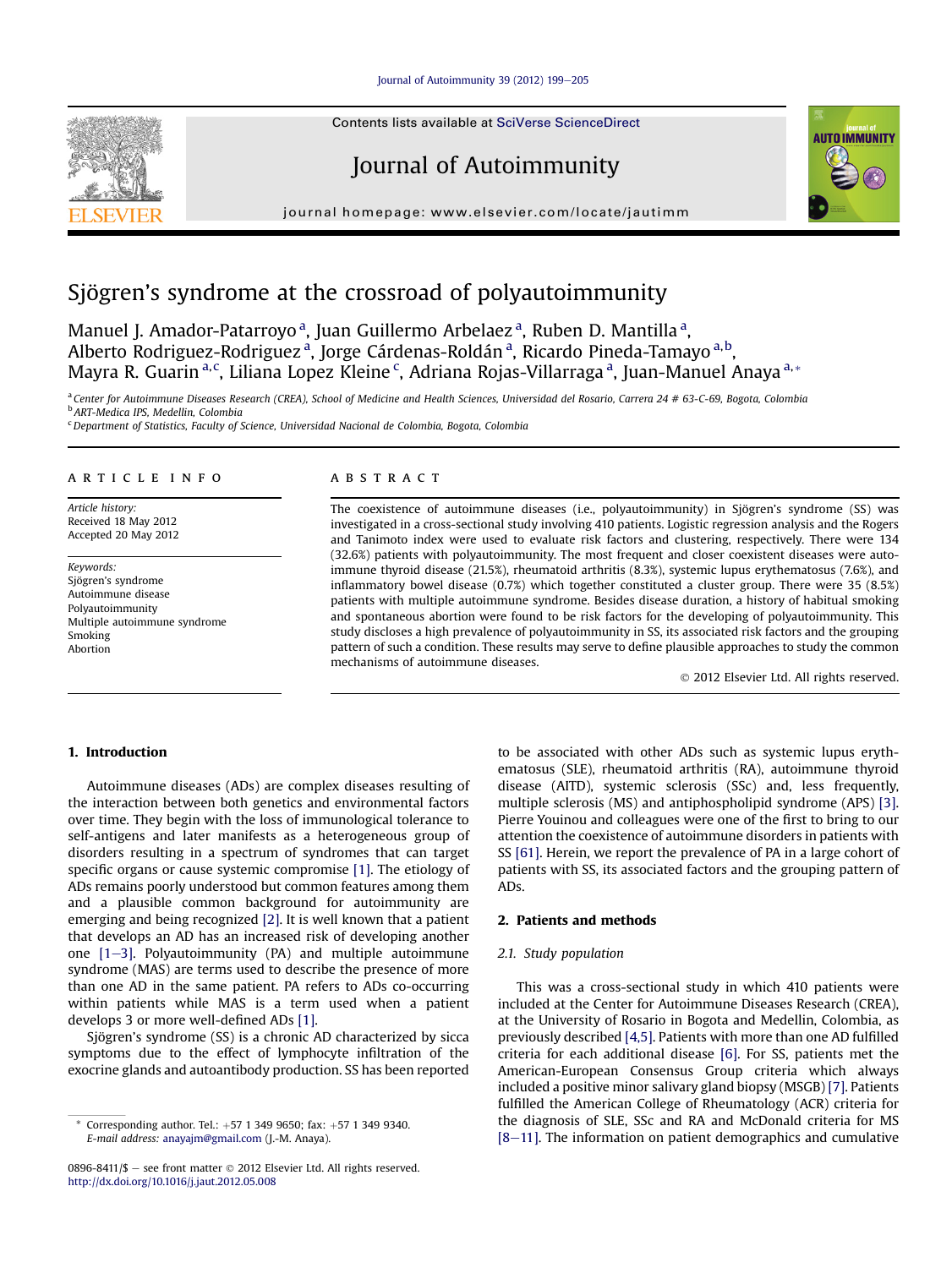clinical and laboratory data was obtained by physical examination, interview or chart review. Twenty six ADs were searched in the SS cohort based on international validated criteria including autoimmune adrenal insufficiency (AAI: Addison's disease); alopecia areata (AA); autoimmune hepatitis (AIH), AITD; APS; biliary inflammatory disease (BID; i.e., primary sclerosing cholangitis and primary biliary cirrhosis); celiac disease (CD); demyelinating autoimmune diseases (DAD; i.e., transverse myelitis (TM) and MS); dermatomyositis/polymyositis (DM/PM); inflammatory bowel disease (IBD; i.e., ulcerative colitis and Crohn's disease); myasthenia gravis (MG); pernicious anemia (PeA); pemphigus (PF); psoriasis (Pso); RA; relapsing polychondritis (RePo); sarcoidosis (Sar); SSc; SLE; type 1 diabetes mellitus (T1D), vasculitis (Vas); and vitiligo (VIT) [\[5\]](#page-4-0). Data were collected in an electronic and secure database. Only data from patients with a confirmed diagnosis for each presented AD were included in the analysis. Local institutional review board and the ethics committee approved the study.

#### 2.2. Statistical analysis

Descriptive results are shown in averages  $\pm$  standard deviation or median and interquartile ranges (IQRs) and in percentages. First, bivariate analyses were done in search of the association between PA and clinical variables. These variables were analyzed using  $X^2$ tests or Fisher's exact tests when the factors were dichotomous. Kolmogorov-Smirnov normality test was done for quantitative continuous variables and the  $T$ -test or Mann-Whitney  $U$  test for means differences were used accordingly. Next, for each clinical variable that was significantly associated with PA in bivariate analyses, a multivariate logistic regression model that included PA as the dependent variable was created. Additionally, adjustment for duration of the disease was made. P values of 0.05 were considered significant. Odds ratios (OR) that measured the effect size of clinical variables on PA were computed together with their 95% confidence interval (CI). The adequacy of logistic models was assessed using the Hosmer-Lemeshow goodness-of-fit test. All reported logistic models fit well. These analyses were done by using the Statistical Package for the Social Sciences (SPSS, v.20, Chicago, IL).

The Rogers and Tanimoto index [\[12,13\]](#page-5-0), a method of distances for binary data, was used to measure PA (i.e., association of ADs). The distances reflect the closeness of two individuals in a metric space as does the Euclidian distance. This is the best distance measure for symmetric data based on the rank results and interpretability because of acceptable distribution of the data, with a wide range and a small variance. Contingency tables of size  $2 \times 2$ were generated including pair of variables for comparison among all. The next mathematical formula was implemented:

$$
S(x_i, x_j) = \frac{a+d}{a+2b+2c+d}
$$

Finally, the results generated were incorporated in a matrix of  $12 \times 12$  and therefore the cluster analysis was performed. The cluster analysis developed was a hierarchical method to identify natural clustering within the data set. This method clusters the individuals with similarities by the existent distances between them. Software R-project version 2.14.2 was applied for the analysis. The function hclust was implemented. This function performs a hierarchical cluster analysis using a set of dissimilarities for the  $n$ objects being clustered. Initially, each object is assigned to its own cluster and then the algorithm proceeds iteratively, at each stage joining the two most similar clusters, continuing until there is just a single cluster. At each stage distances between clusters are completed based on the maximum distance or their minimally similarity between its components. For these distances, a dendrogram was constructed.

#### 3. Results

There were 410 patients included in this study of whom 276 (66.8%) presented with SS alone and 134 (32.6%) had PA. There were 35 (8.5%) patients who had two or more ADs in addition to SS (i.e., MAS). Most of the subjects were women (96.2%). Out of a total of 26 ADs evaluated there were 12 diseases coexisting with SS, of which the most frequent were AITD, RA, SLE and APS (Table 1).

Several variables were seen to be associated with SS and PA in the bivariate analysis. These included a longer duration of SS  $(p = 0.003)$ , arthritis  $(p = 0.006)$ , antinuclear antibody (ANA) positivity ( $p = 0.018$ ), positive smoking status ( $p = 0.002$ ), spontaneous abortions ( $p = 0.001$ ), and depression ( $p = 0.002$ ). As expected, patients with SS and PA had an increased use of diseasemodifying antirheumatic drugs (DMARDs) ( $p = 0.024$ ) ([Table 2\)](#page-2-0).

In the multivariable analysis, besides duration of disease  $(p = 0.04)$ , positive smoking status and a history of spontaneous abortions remained significantly associated with PA [\(Table 3](#page-2-0)).

The most prevalent MAS cases were SS-AITD-SLE ( $n = 8$ ), followed by SS-AITD-RA ( $n = 6$ ), SS- SLE-APS ( $n = 6$ ) and SS-RA-SLE  $(n = 6)$  representing different phenotypes of the disease. A categorization of our patients who developed MAS is shown in [Table 4.](#page-2-0)

A total of 134 individuals with SS and PA were included for the cluster analysis. A graphic visualization of the results from the hierarchical clustering was done by means of a dendrogram ([Fig. 1\)](#page-3-0), showing a tree graph in which each node represents a stage from the clustering process from the bottom (i.e., 0.0) to the top (i.e., 1.0). There were eight clusters of which six were composed by an independent variable and being the most dissimilar as compared with those that were grouped in a lower level ([Fig. 1\)](#page-3-0).

## 4. Discussion

Herein we report a high prevalence of PA (32.6%) in patients with SS. Our analyses showed duration of disease, ever smoking and past history of spontaneous abortions to be risk factors for developing PA in SS. Otherwise, neither specific clinical or immunological characteristics of SS (i.e., sicca symptoms, autoantibodies, etc.) nor sociodemographic variables were associated with PA.

Our results are similar to previous results [\[14,15\]](#page-5-0). Of the 114 patients with SS described by Lazarus and Isenberg [\[15\]](#page-5-0) PA was observed in 33.3% while 7.9% had MAS. Gonzalez et al. [\[14\]](#page-5-0) investigated 285 Argentinian patients with SS and found PA in 31.5% of them with similar coexistent ADs found in our study. However, they

|   | Table 1 |  |  |  |
|---|---------|--|--|--|
| - |         |  |  |  |

|  |  |  |  |  | Polyautoimmunity in patients with SS. |  |  |
|--|--|--|--|--|---------------------------------------|--|--|
|--|--|--|--|--|---------------------------------------|--|--|

| AD          | $n^{\rm a}$ | Prevalence (%) |
|-------------|-------------|----------------|
| <b>AITD</b> | 88/410      | 21.5           |
| RA          | 33/400      | 8.3            |
| <b>SLE</b>  | 27/354      | 7.6            |
| APS         | 9/346       | 2.6            |
| <b>SSc</b>  | 5/348       | 1.4            |
| VAS         | 3/277       | 1.1            |
| IBD         | 2/276       | 0.7            |
| MS          | 1/348       | 0.3            |
| VIT         | 1/276       | 0.4            |
| AIH         | 1/276       | 0.4            |
| <b>PSO</b>  | 1/276       | 0.4            |
| PeA         | 1/276       | 0.4            |

AD: autoimmune disease; SS: Sjögren's syndrome; AITD: autoimmune thyroid disease; RA: rheumatoid arthritis; SLE: systemic lupus erythematosus; APS: antiphospholipid syndrome; SSc: systemic sclerosis; VAS: vasculitis; IBD: inflammatory bowel disease; MS: multiple sclerosis; VIT: vitiligo; AIH: autoimmune hepatitis; PSO: psoriasis; PeA: pernicious anemia.

 $^{\rm a}$  The denominator represents the patients in whom the AD was investigated and recorded.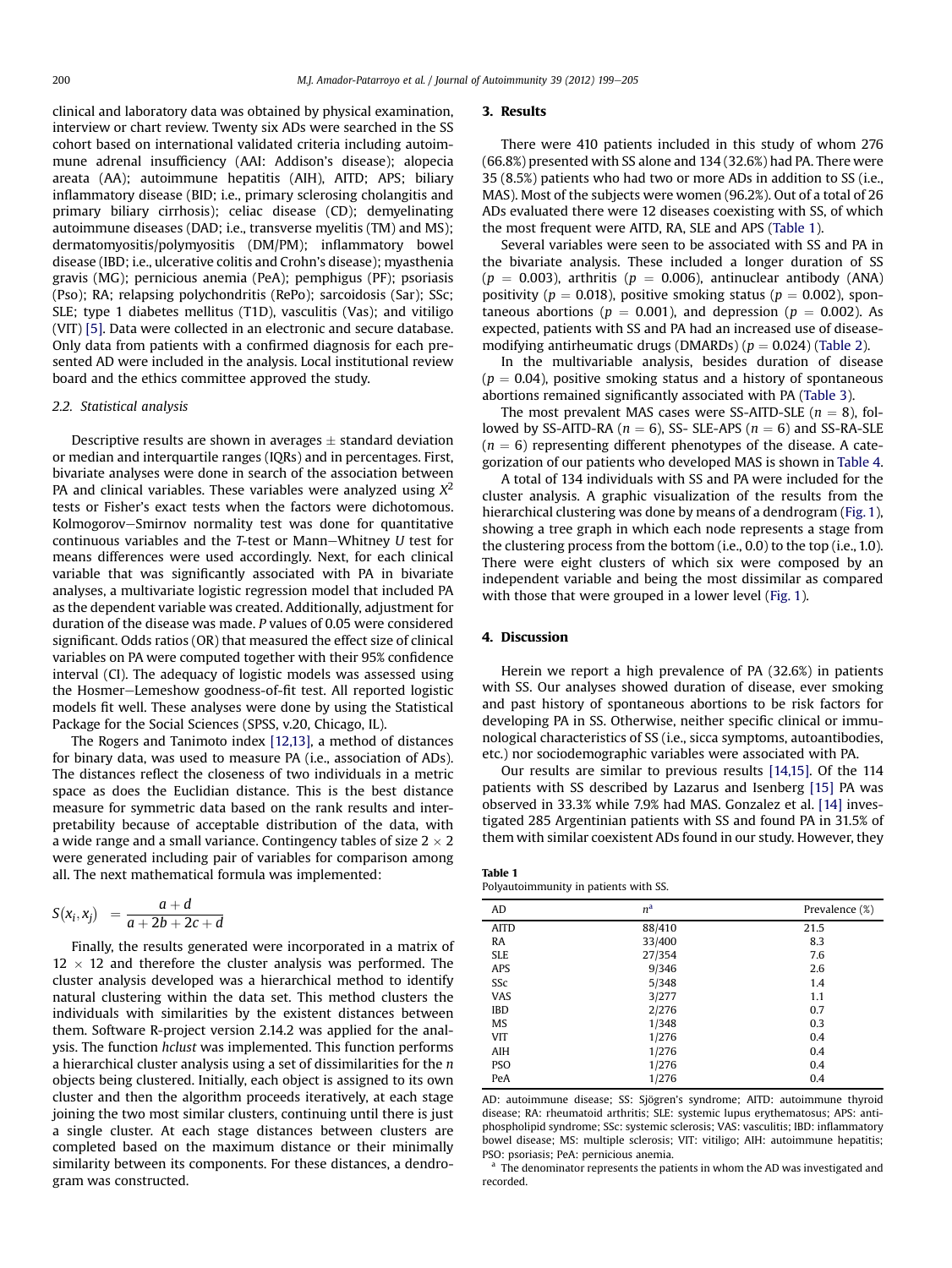## <span id="page-2-0"></span>Table 2

| Demographic and clinical characteristics of 410 patients with SS. |  |  |  |  |  |  |
|-------------------------------------------------------------------|--|--|--|--|--|--|
|-------------------------------------------------------------------|--|--|--|--|--|--|

| Characteristic                                       | SS alone<br>$N = 276$                                            |                  | $SS - polyautoimmanity$<br>$N = 134$                               | p                      |                       |       |
|------------------------------------------------------|------------------------------------------------------------------|------------------|--------------------------------------------------------------------|------------------------|-----------------------|-------|
| Disease duration<br>Age at diagnosis<br>Age at onset | $4(6)^{a}$<br>$46.7 \pm 14.8^{\rm b}$<br>$45.4 \pm 13.8^{\rm b}$ |                  | 7.86 $(7)^a$<br>$47.9 \pm 14.2^{\rm b}$<br>$43.3 \pm 13.3^{\rm b}$ | 0.003<br>0.95<br>0.197 |                       |       |
| Characteristics                                      | SS alone (%)                                                     | $SS -$<br>$(\%)$ | polyautoimmunity                                                   | OR.                    | 95%CI                 | p     |
| Arthritis                                            | 91/190 (47.9)                                                    | 70/109 (64.2)    |                                                                    | 1.95                   | $1.2 - 3.16$          | 0.006 |
| Urticaria                                            | 21/209 (10)                                                      | 25/117 (21.4)    |                                                                    |                        | 2.43 1.29 - 4.57      | 0.005 |
| Use of DMARD                                         | 19/100 (19)                                                      |                  | 24/70 (34.3)                                                       |                        | 2.22 1.10 - 4.49      | 0.024 |
| Antimalarial<br>treatment                            | 58/100 (58)                                                      |                  | 26/70 (37.1)                                                       |                        | $0.43$ $0.23 - 0.80$  | 0.007 |
| ANA positivity                                       | 112/135 (83)                                                     |                  | 87/93 (93.5)                                                       |                        | $2.98$ 1.16-7.63      | 0.018 |
| Positive<br>smoking status <sup>c</sup>              | 27/98 (27.6)                                                     |                  | 35/68 (51.5)                                                       |                        | 2.79 1.46-5.34        | 0.002 |
| Hair dying                                           | 2/94(2.1)                                                        |                  | 8/66(12.1)                                                         |                        | 6.34 1.30 - 30.93     | 0.017 |
| Dyslipidemia                                         | 7/98(7.1)                                                        |                  | 11/62 (17.7)                                                       |                        | $2.80$ 1.02-7.68      | 0.039 |
| Gastritis                                            | 5/94(5.3)                                                        |                  | 9/62(14.5)                                                         |                        | 3.02 0.96 - 9.49      | 0.049 |
| Depression                                           | 10/94(10.6)                                                      |                  | 19/64 (29.7)                                                       |                        | $3.55$ $1.52 - 8.27$  | 0.002 |
| Anemia                                               | 2/93(2.2)                                                        |                  | 9/62(14.5)                                                         |                        | 7.73 1.61-37.11       | 0.007 |
| Osteoporosis                                         | 2/93(2.2)                                                        |                  | 10/63 (15.9)                                                       |                        | 8.58 1.81-40.67 0.004 |       |
| Spontaneous<br>abortions <sup>c</sup>                | 2/94(2.1)                                                        |                  | $11/63$ $(17.5)^d$                                                 |                        | 9.73 2.08-45.59 0.001 |       |

SD: standard deviation; SS: Sjögren's syndrome; ANA: antinuclear antibodies; OR: odds ratio; CI: confidence interval; DMARD: Disease-modifying antirheumatic drug.

<sup>a</sup> Median (Interquartile range).

 $\frac{b}{c}$  Mean  $\pm$  standard deviation.

<sup>c</sup> Positive smoking status and spontaneous abortions were assessed by a selfreported, validated questionnaire and were defined as having smoked at least one pack year in lifetime and having at least one spontaneous abortion in lifetime, respectively.

Out of 11 SS-PA patients only one had antiphospholipid syndrome.

observed a high prevalence of CD among their SS patients. Although CD shares similar physiopathologic mechanisms with SS and has been associated with other ADs such as T1D, it is a rare disease in Colombians [\[16,17\].](#page-5-0) We did not observe CD among our SS patients. Differences between the study of Gonzalez et al. and ours may be attributed to differences in heritability and environmental factors (i.e., foods high in gluten) between populations.

#### 4.1. Smoking and SS

Smoking per se is considered a risk factor for both the development of ADs such as RA, SLE and AITD, and positivity of autoanti-bodies [\[18](#page-5-0)-[20\].](#page-5-0) Pathophysiological mechanisms have been described including influence on lymphocytic and plasma cell functions, apoptosis and effects on cytokines and hormonal imbalances. In RA, tobacco exposure can drive development of cyclic citrullinated protein antibody (anti-CCP) and bring about a higher disease severity as manifested by joint erosions and extra-articular

| Table 3                                                                                    |
|--------------------------------------------------------------------------------------------|
| Risk factors associated with polyautoimmunity in SS (multivariate analysis <sup>a</sup> ). |

| Characteristics                  | SS alone<br>$\%$ | Polyautoimmunity AOR<br>% |       | 95% CI           |      |
|----------------------------------|------------------|---------------------------|-------|------------------|------|
| Positive smoking 27.6<br>statusb |                  | 51.5                      |       | 2.86 1.18 - 6.94 | 0.02 |
| Abortions <sup>b</sup>           | 2.1              | 17.5                      | 10.87 | 1.47-80.08       | 0.02 |
| ANA positivity                   | 83               | 93.5                      | 8.55  | $1 - 73.05$      | 005  |

SS: Sjögren's syndrome; ANA: antinuclear antibodies; AOR: adjusted odds ratio; CI: confidence interval.

<sup>a</sup> Adjusted for variables significantly associated with PA in the bivariate analysis. Positive smoking status and abortions were assessed by a self-reported, validated questionnaire and were defined as having smoked at least one pack year in

lifetime and having at least one spontaneous abortion in lifetime, respectively.

Categorization of multiple autoimmune syndrome in 35 patients in the present cohort of SS patients.

| $\#$                    | SS             | <b>AITD</b>    | RA          | <b>SLE</b>     | APS         | SSc | VAS         | <b>IBD</b>  | <b>VIT</b> | AIH | <b>PSO</b> | PeA         |
|-------------------------|----------------|----------------|-------------|----------------|-------------|-----|-------------|-------------|------------|-----|------------|-------------|
| $\mathbf{1}$            | $\overline{a}$ | $\overline{a}$ |             | $\overline{a}$ |             |     |             |             |            |     |            |             |
| $\overline{c}$          | a              | $\mathbf a$    |             | a              |             |     |             |             |            |     |            |             |
| 3                       | a              | a              |             | a              |             |     |             |             |            |     |            |             |
| $\overline{\mathbf{4}}$ | a              | a              |             | a              |             |     |             |             |            |     |            |             |
| 5                       | a              | a              | a           | a              |             |     |             |             |            |     |            |             |
| 6                       | a              | a              |             | a              |             |     |             |             |            |     |            |             |
| $\overline{7}$          | a              | a              |             | a              |             |     |             |             |            |     |            |             |
| 8                       | a              | a              |             | a              |             |     |             |             |            |     |            |             |
| 9                       | b              | b              | b           |                |             |     |             |             |            |     |            |             |
| 10                      | b              | $\mathbf b$    | b           |                |             |     |             |             |            |     |            |             |
| 11                      | b              | b              | b           |                |             |     |             |             |            |     |            |             |
| 12                      | b              | b              | b           |                |             |     |             |             |            |     |            |             |
| 13                      | b              | $\mathbf b$    | b           |                |             |     |             |             |            |     |            |             |
| 14                      | b              | $\mathbf b$    | $\mathbf b$ |                |             |     |             |             |            |     |            |             |
| 15                      | $\mathsf{c}$   |                |             | $\mathbf c$    | c           |     |             |             |            |     |            |             |
| 16                      | $\mathbf c$    |                |             | $\mathbf c$    | c           |     |             |             |            |     |            |             |
| 17                      | c              |                |             | c              | c           |     |             |             |            |     |            |             |
| 18                      | $\mathbf c$    |                |             | c              | c           |     |             |             |            |     |            |             |
| 19                      | $\mathbf c$    |                |             | $\mathbf c$    | $\mathbf c$ |     |             |             |            |     |            |             |
| 20                      | c              |                |             | $\mathsf{c}$   | $\mathbf c$ |     |             |             |            |     |            |             |
| 21                      | $\mathbf d$    |                | $\mathbf d$ | $\mathbf d$    |             |     | $\mathbf d$ |             |            |     |            |             |
| 22                      | d              |                | $\mathbf d$ | $\mathbf d$    |             |     | d           |             |            |     |            | $\mathbf d$ |
| 23                      | d              |                | $\mathbf d$ | $\mathbf d$    |             |     |             |             |            |     |            |             |
| 24                      | ${\bf d}$      |                | d           | $\mathbf d$    |             | d   |             | $\mathbf d$ |            |     |            |             |
| 25                      | d              |                | d           | $\mathbf d$    |             |     |             |             |            |     |            |             |
| 26                      | d              |                | d           | $\mathbf d$    |             |     |             |             |            |     |            |             |
| 27                      | e              | e              |             |                |             |     |             |             | e          |     |            |             |
| 28                      | e              |                |             |                |             | e   |             | e           |            |     |            |             |
| 29                      | e              | e              |             |                |             |     | e           |             |            |     |            |             |
| 30                      | e              | e              |             |                | e           |     |             |             |            |     |            |             |
| 31                      | e              |                |             |                | e           |     | e           |             |            |     |            |             |
| 32                      | e              |                | e           |                |             |     |             |             |            |     | e          |             |
|                         | e              |                |             |                |             | e   |             |             |            | e   |            |             |
| 33                      | e              | e              |             |                |             |     |             |             | e          |     |            |             |
| 34                      | e              |                |             | e              |             | e   |             |             |            |     |            |             |
| 35                      |                |                |             |                |             |     |             |             |            |     |            |             |

SS: Sjögren's syndrome; AITD: autoimmune thyroid disease; RA: rheumatoid arthritis; SLE: systemic lupus erythematosus; APS: antiphospholipid syndrome; SSc: systemic sclerosis; AIH: autoimmune hepatitis; PSO: psoriasis; VAS: vasculitis; IBD: inflammatory bowel disease; VIT: vitiligo; PeA: pernicious anemia.

 $a$  SS-AITD-SLE phenotype (One patient also had associated RA).

SS-AITD-RA phenotype.

<sup>c</sup> SS-SLE-APS phenotype.

<sup>d</sup> SS-SLE-RA (One patient also had associated SSc and IBD, other had associated

VAS, and other had associated VAS and PeA). <sup>e</sup> Other multiple autoimmune syndrome phenotypes.

involvement [\[19,21\]](#page-5-0). Just as in SLE, habitual smoking is associated with double stranded DNA autoantibody (anti-dsDNA) positivity. An association between smoking, anti-dsDNA, development of lupus nephritis and SLE activity has been reported [\[18\].](#page-5-0) In AITD, smoking is associated with a higher risk of Graves' disease and Hashimoto's thyroiditis and is related to more severe eye disease [\[20\]](#page-5-0). Finally, a controversial effect of habitual smoking on the spectrum of the disease has been reported in SS.Manthorpe et al.[\[22\]](#page-5-0) showed that SS patients who smoked had anti-Ro and anti-La antibodies less frequently and a lower MSGB focus score than those who did not smoke. They explain that smoking may lower the focus score in the MSGB by reducing the lymphocyte infiltration in salivary glands thus reducing the production of anti-Ro and anti-La antibodies. Karabulut et al. [\[23\]](#page-5-0) showed an association between SS, ANA titers, and habitual smoking. In the present cohort, ANA positivity was a considered a risk factor for developing PA.

#### 4.2. Spontaneous abortion in SS and APS

In the present cohort 11 patients with SS and PA presented at least one spontaneous abortion of which only one had diagnosis of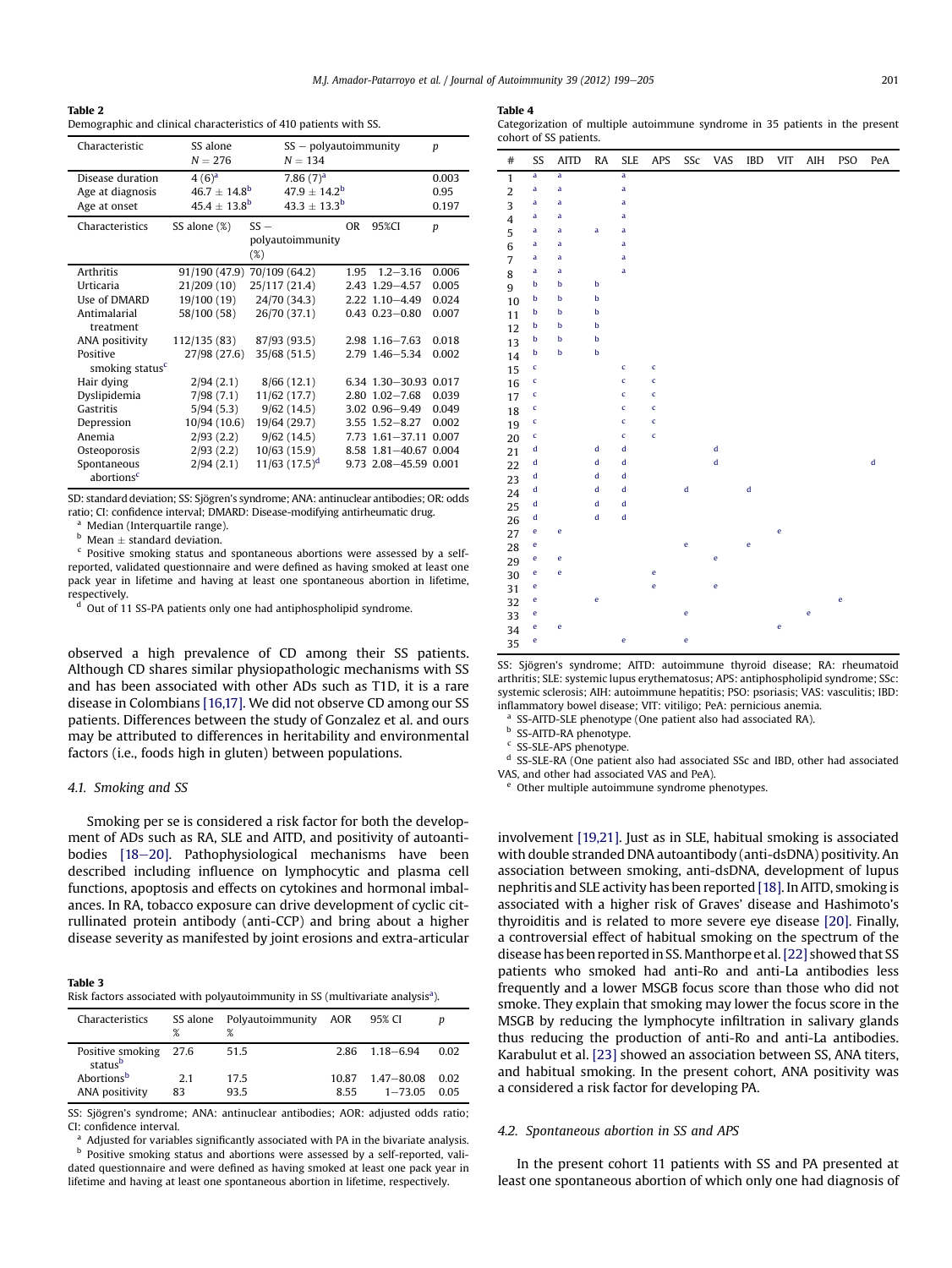<span id="page-3-0"></span>

Fig. 1. Polyautoimmunity dendrogram in Sjögren's syndrome. Dotted line boxes show two clusters groups. The other six ADs form each one an independent group. Distances between association coefficients are shown from 0.0 to 1.0. The lower the distance the strongest the association with SS. AIH: autoimmune hepatitis; PSO: psoriasis; VIT: vitiligo; BD: inflammatory bowel disease; SLE: systemic lupus erythematosus; AITD: autoimmune thyroid disease; RA: rheumatoid arthritis; SSc: systemic sclerosis; APS: antiphospholipid syndrome; PeA: pernicious anemia; MS: multiple sclerosis; VAS: vasculitis.

APS. Other five presented associated RA and four presented SLE. The pregnancy outcomes in SS have been related to a worst prognosis when it is associated to other ADs specially SLE [\[24\]](#page-5-0). Other study showed that women with SS had an increased risk of fetal loss, which was not associated with elevated levels of anticardiolipin antibodies (ACA) or anti-Ro or anti-La. Finally they concluded that risk of fetal loss in primary SS is similar to that in women with SLE [\[25\]](#page-5-0).

Although it is not a very common association, antiphospholipid antibodies (aPL) can be found in SS patients. Ramos-Casals et al. [\[26\]](#page-5-0) reported that aPL were present in 13% of the patients in their study. ACA were found in 19 patients and lupus anticoagulant (LA) in 19. The majority of SS patients who had aPL had extraglandular involvement (69%) and after a followup, 4% fulfilled the classification criteria for APS [\[26\].](#page-5-0) In the present cohort of SS patients nine patients (2.6%) fulfilled the classification criteria for APS.

## 4.3. SS and AITD

The most common AD found in the present cohort associated with SS was AITD. The association between these two diseases and their relationship with other ADs are considered the most prevalent [\[15,27\]](#page-5-0). Patients with AITD have a ten times greater chance of developing SS, and SS patients have a nine times higher chance of developing AITD [\[27\]](#page-5-0). There is a phylogenetic relationship between the thyroid gland and salivary gland both of which derive from the gastrointestinal tract. They also have similar functions since both are able to concentrate iodine. Their functionality is not the only similarity. Hashimoto thyroiditis, considered the most prevalent of AITDs, shares the same lymphocytic infiltrate as SS [\[28\]](#page-5-0). The relationship between SS-AITD has been reported to have a prevalence of 15%-32% [\[29,30\]](#page-5-0). Clinical differences between patients with associated AITD have been described extensively. Lazarus et al. [\[15\]](#page-5-0) reported that a diagnosis of AITD occurred prior to the diagnosis of SS in most of the patients in his study. Patients with SS-AITD can be characterized by a greater compromise of salivary glands [\[31\],](#page-5-0) increased risk of developing thyroid mucosa-associated tissue (MALT) lymphoma, and increased risk of parotid lymphoma [\[27\].](#page-5-0) Also immunological associations have been described such as higher prevalence of antiparietal cell autoantibodies, thyroglobulin antibodies (TgAb), autoantibodies to thyroid peroxidase (TPOAb) [\[29\]](#page-5-0). HLA-DR3 (DRB1:03:01) was associated with SS and hypothyroidism which suggests that both of them have a possible genetic predisposition [\[27\].](#page-5-0) Scofield et al. [\[32\]](#page-5-0) reported MAS associated with AITD in 30% of SS-SLE patients. In the study of Youinou's group [\[62\]](#page-6-0) thyroid disease was more frequent in SS patients than in controls (30% versus 4%;  $p = 0.004$ ), as were anti-TPOAb and TgAb (11% versus 3%;  $P < 0.02$ , and 3% versus 1%, not significant). Noteworthy, most of the patients with thyroid-related autoantibodies at entry developed AITD thereafter [\[62\]](#page-6-0).

### 4.4. SS and RA

The coexistence of SS and RA has been reported in  $4\% - 30\%$  of the different studies [\[33,34\].](#page-5-0) The impact of SS on the course of RA has not been studied extensively but some authors have correlated it with a higher severity of dry eye symptoms although the relation between RA activity and dryness severity is unclear [\[35\]](#page-5-0). Kauppi et al. [\[36\]](#page-5-0) also showed a higher incidence of hematological malignancies (especially non-Hodgkin's lymphoma) in patients with SS-RA. Arthritis is a common extraglandular manifestation in SS and, in most of the studies, rheumatoid factor (RF) positivity is shown in about 50% of patients. In one study, this positivity was associated with a decreased parotid salivary flow and, in another, it was associated with a higher lymphocytic infiltrate in MSGB [\[28,37,38\].](#page-5-0) Anti-CCP is found in patients with radiographic erosive RA but can be also found in SS, especially in those patients who have articular involvement. It is considered more sensitive and specific than the RF for the diagnosis of RA [\[39\]](#page-5-0). Iwamoto et al. [\[40\]](#page-5-0) showed how a group of patients with SS with articular manifestation and patients with associated RA had a similar anti-CCP positivity. Anti-CCP can be present years before the first signs of RA so anti-CCP positivity in SS could be a predictor of RA development in the future.

## 4.5. SS and SLE

Previous reports showed SS can be associated with SLE in 19%– 33% of the cases [\[33\]](#page-5-0). Baer et al. [\[41\]](#page-5-0) pointed out that diagnosis of SLE preceded that of SS more frequently than SS preceded that of SLE. The same scenario has happened in other studies where SS is developed after a diagnosis of SLE [\[15,33\].](#page-5-0) This shows the importance of studying PA in patients that have already been diagnosed with any AD. Other authors showed a more insidious disease course but with a benign prognosis suggesting a possible protective effect of the SS-SLE phenotype on the development of a fully expressed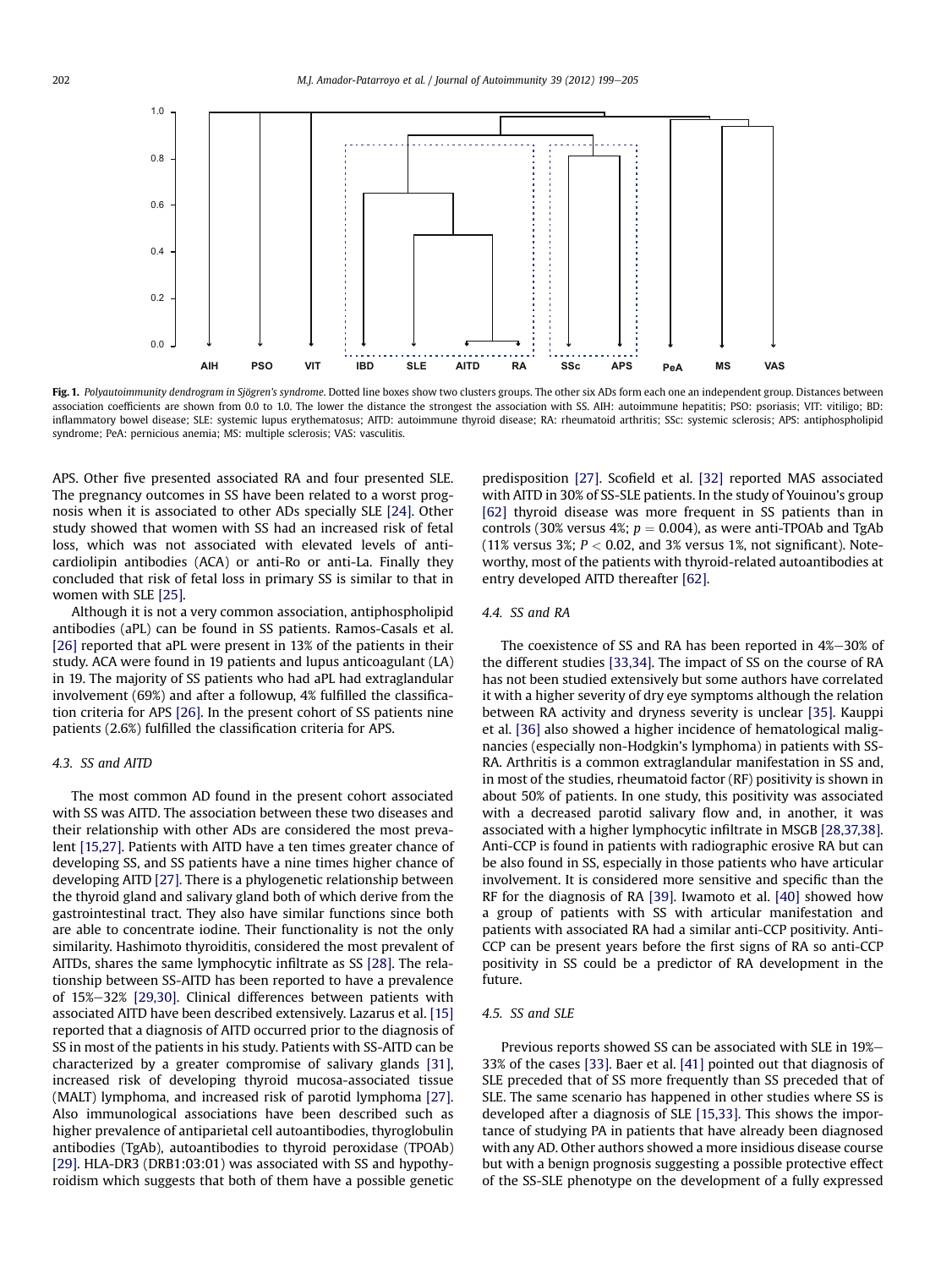<span id="page-4-0"></span>SLE. Ramos-Casals et al. [\[42\]](#page-5-0) implied SS-SLE patients had a phenotype characterized by milder SLE systemic compromise but predominantly SS symptoms. Some of the associations included in literature are a higher incidence of photosensitivity, oral ulcers, Raynaud's phenomenon, renal tubular acidosis and interstitial lung disease in patients with SS-SLE while nephrotic syndrome, CNS involvement and facial rash are less commonly found compared with SLE only patients. In laboratory findings, these patients show higher ESR and C4 and also higher RF, anti-Ro and anti-La positivity rates [\[43,44\].](#page-5-0) Serological findings of both anti-Ro and anti-La antibodies in patients with only SLE can be considered a marker for a phenotype of patients who are older at disease onset, sicca complex, less renal disease, and HLA-DR3 association [\[41\].](#page-5-0)

Manoussakis et al. [\[45\]](#page-5-0) showed SS-SLE patients were older and had an increased frequency of the DRB1\*03:01 allele compared with healthy controls. Anti-dsDNA is not usually found in patients with SS but recent studies suggest that high levels of anti-dsDNA in SS patients may develop associated SLE [\[26\].](#page-5-0) We have observed in SS-SLE patients a lack of influence of SS on the severity of SLE (i.e., lupus nephritis) [\[46\].](#page-5-0)

## 4.6. SS and SSc

Sicca symptoms may be observed in SSc due to the fibrotic compromise of exocrine glands; however, following classification criteria, the coexistence of SS and SSc is infrequent. On the other hand, PA in SSc is a frequent condition [3], indicating that diagnosis of SSc preceded that of SS much more frequently than SS preceded that of SSc. Salliot et al. [\[47\]](#page-5-0) reported a higher incidence of peripheral neuropathy and arthritis and, in general, a milder disease course in SS-SSc patients. Furthermore, Avouac et al. [\[48\]](#page-5-0) related the combination to a milder disease course for SSc which, in the presence of SS, was associated with the limited cutaneous subtype and a lower prevalence of pulmonary lesions. In a recent study Koumakis et al. [\[49\]](#page-5-0) showed that besides the coexistence of SS and SSc, SS was also frequent in first degree relatives of patients with SSc. Raynaud's Phenomenon (RP) is one of the main characteristics of SSc [\[15\]](#page-5-0). Garcia-Carrasco et al. [\[50\]](#page-5-0) showed that the prevalence of RP in SS patients was 13%. This subphenotype was associated with a higher frequency of extraglandular features (cutaneous and articular involvement) and positive immunological markers (ANAS and anti-Ro) but when compared to SSc alone patients, it was related to a milder disease course [\[50\]](#page-5-0).

### 4.7. SS and MS

Some of the extraglandular manifestations of SS are peripheral nervous system and central nervous system (CNS) alterations and they have been described with different prevalences [\[51\].](#page-5-0) Although SS-MS is not a very common association, some studies report a prevalence of  $1\% - 3\%$  [\[52\].](#page-5-0) Nevertheless, Seze et al. [\[53\]](#page-5-0) reported a prevalence of 16.6% in a group of MS patients and proposed that SS should be screened for in patients with primary progressive MS. Annunziata et al. [\[54\]](#page-5-0) evaluated the frequency of SS symptoms in MS patients. About 9.5% of them suffered SS symptoms. Sicca symptoms were related to higher expanded disability status scale scores, low frequency of gadolinium-enhanced MRI-positive lesions, and cerebral disturbances.

## 4.8. SS and MAS

MAS consists of the presence of three or more ADs in the same patient. Up to five ADs have been reported as existing simultaneously [1,55–57]. The probability of this happening goes beyond statistical chance and epidemiologic inferences which suggests that there are common pathophysiological mechanisms giving origin to all ADs present [\[57,58\].](#page-5-0) The prevalence of MAS has been described to be  $4\%-8\%$  among patients with ADs in different studies [\[15,32,59\]](#page-5-0). Our group previously reported in a systematic literature review including 142 cases of MAS in which 79 cases involved SS (55.6% of the total cases) [3]. The present cohort showed a high prevalence of 4 specific phenotypes with MAS (SS-AITD-SLE, SS-AITD-RA, SS-SLE-APS, and SS-RA-SLE). This indicates common mechanisms among ADs [\[57\]](#page-5-0).

#### 5. Conclusions

This study confirms the high prevalence of PA in SS and discloses its associated risk factors as well as the grouping pattern of such a complication. According to our results PA does not seem to significantly influence the outcome of SS. In addition, PA explains in part the commonalities found among ADs including genetic and environmental factors. Most of the studies in SS could be confounded by variables such as small cohort sizes, variation in allele frequencies due to ancestry [\[60\]](#page-5-0) and also by PA. This would lead to poorly reproducible results. Therefore, the assessment and clustering of PA in SS and others ADs will help to define plausible approaches to study the common mechanisms of these diseases (i.e., autoimmune tautology) [\[57\].](#page-5-0)

## 6. Appreciation to Pierre Youinou

The CREA is very pleased and honored to contribute to the special issue in recognition of the enormous and outstanding work of Professor Pierre Youinou. We are very proud of his friendship and support. Pierre has recently retired from Brest University and is a figure that is well known in rheumatology and immunology and particularly his work on B cells. This is part of the Journal of Autoimmunity's special series to present review articles on timely subjects in recognition of distinguished figures in autoimmunology  $[63 - 71]$  $[63 - 71]$  $[63 - 71]$ .

## Conflict of interest statement

The authors report no conflicts of interest.

#### Acknowledgments

We thank all the patients who participated in this study and our colleagues Jenny Amaya-Amaya, Zayrho DeSanVicente-Celis, Juliana M. Giraldo-Villamil, Carolina Barragan M., Juan C. Castellanos, and Catalina Herrera-Diaz for their fruitful contributions. We specially thank Carlos E. Trillos for his advice. This work was supported by Colciencias (122254531722), and Universidad del Rosario, Bogota, Colombia.

#### References

- [1] Anaya JM, Corena R, Castiblanco J, Rojas-Villarraga A, Shoenfeld Y. The kaleidoscope of autoimmunity: multiple autoimmune syndromes and familial autoimmunity. Expert Rev Clin Immunol 2007;3:623-35.
- [2] Rojas-Villarraga A, Toro C-E, Espinosa G, Rodríguez-Velosa Y, Duarte-Rey C, Mantilla RD, et al. Factors influencing polyautoimmunity in systemic lupus erythematosus. Autoimmun Rev 2010;9:229-32.
- [3] Rojas-Villarraga A, Amaya-Amaya J, Rodriguez-Rodriguez A, Mantilla RD, Anaya J-M. Introducing polyautoimmunity: secondary autoimmune diseases no longer exist. Autoimmune Dis 2012;2012:254319.
- [4] Anaya JM, Correa PA, Mantilla RD, Arcos-Burgos M. HLA-DQB1, and HLA-DRB1 polymorphism in Colombian patients with primary Sjögren's syndrome. Semin Arthritis Rheum 2002;31:396-405.
- [5] Amador-Patarroyo MJ, Mantilla RD, Giraldo-Villamil JM, Rodriguez-Rodriguez A, Rojas-Villarraga A, Anaya JM. Comparison of clinical and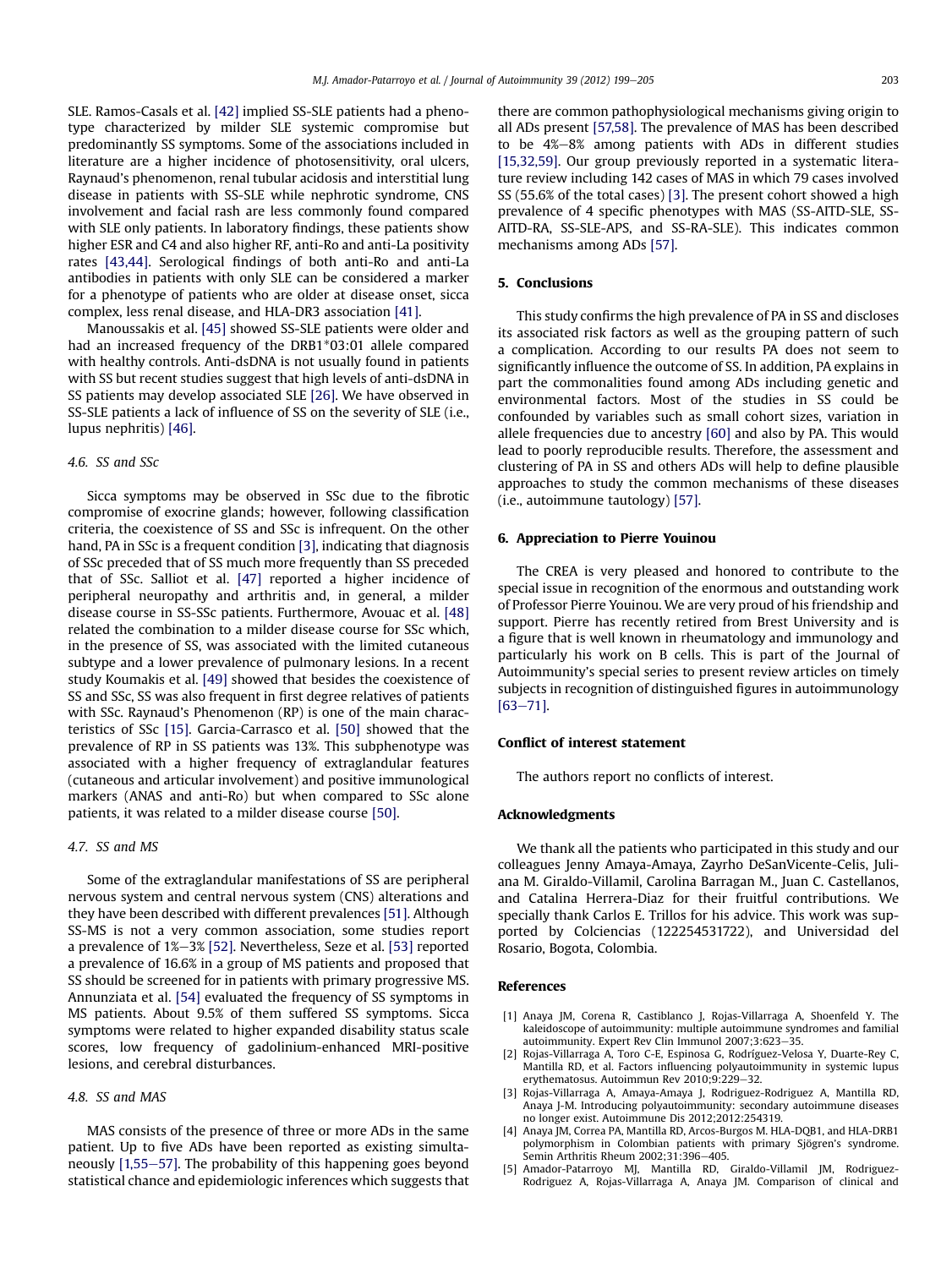<span id="page-5-0"></span>serological findings between two populations with Sjögren's Syndrome (SS) in Colombia. J Clin Rheumatol 2012;18(Suppl.):S21.

- [6] Anaya JM, Tobon GJ, Vega P, Castiblanco J. Autoimmune disease aggregation in families with primary Sjögren's syndrome. J Rheumatol  $2006;33:2227-34$ .
- [7] Daniels TE, Fox PC, Fox RI, Kassan SS, Pillemer SR, Talal N, et al. Classification criteria for Sjögren's syndrome: a revised version of the European criteria proposed by the American-European Consensus Group. Ann Rheum Dis 2002;  $61:554 - 9.$
- [8] Arnett FC, Edworthy SM, Bloch D, McShane DI, Fries IF, Cooper NS, et al. The American Rheumatism Association 1987 revised criteria for the classification of rheumatoid arthritis. Arthritis Rheum 1988:31:315-24.
- [9] Mcdonald WI, Compston A, Edan G, Goodkin D, Hartung H-peter, Lublin FD, et al. Recommended diagnostic criteria for multiple sclerosis: guidelines from the international panel on the diagnosis of multiple sclerosis. Ann Neurol  $2001:50:121-7.$
- [10] Tan EM, Cohen AS, Fries JF, Masi AT, McShane DJ, Rothfield NF, et al. The 1982 revised criteria for the classification of systemic lupus erythematosus. Arthritis Rheum 1982:25:1271-7.
- [11] Preliminary criteria for the classification of systemic sclerosis (scleroderma). Subcommittee for scleroderma criteria of the American Rheumatism Association Diagnostic and Therapeutic Criteria Committee. Arthritis Rheum 1980;  $23.581 - 90$
- [12] Rodriguez M, Alvarez S, Bravo E. Coeficientes de Asociacion. Mexico: Plaza y Valdes Editores; 2001.
- [13] Rogers DJ, Tanimoto TT. A computer program for classifying plants. Science  $1960:132:1115 - 8$
- [14] Gonzalez P, Seisdedos R, Techera L, Salvatori F, Fonseca ML, Pucci P, et al. Sindrome de Sjögren y enfermedades autoinmunes adicionales: Perfil clinico, inmunologico e histologico. Experiencia con 285 pacientes. Grupo GESSAR. J Clin Rheumatol 2012;18(Suppl.):S21.
- [15] Lazarus MN, Isenberg DA. Development of additional autoimmune diseases in a population of patients with primary Sjögren's syndrome. Ann Rheum Dis  $2005.64.1062 - 4$
- [16] Anaya J-M, Castiblanco J, Tobón GJ, García J, Abad V, Cuervo H, et al. Familial clustering of autoimmune diseases in patients with type 1 diabetes mellitus. Autoimmun 2006;26:208-14.
- [17] Wilches Luna A, Gomez Lopez de Mesa C. Enfermedad celíaca en niños. Rev Col Gastroenterol 2010;25:204-13.
- [18] Freemer MM, King Jr TE, Criswell LA. Association of smoking with dsDNA autoantibody production in systemic lupus erythematosus. Scand J Immunol 2006:65:581-4
- [19] Sugiyama D, Nishimura K, Tamaki K, Tsuji G, Nakazawa T, Morinobu A, et al. Impact of smoking as a risk factor for developing rheumatoid arthritis: a meta-analysis of observational studies. Ann Rheum Dis 2010;69:70-81.
- [20] Tomer Y, Huber A. The etiology of autoimmune thyroid disease: a story of genes and environment. J Autoimmun 2009;32:231-9.
- [21] Rojas-Villarraga A, Diaz FJ, Calvo-Páramo E, Salazar JC, Iglesias-Gamarra A, Mantilla RD, et al. Familial disease, the HLA-DRB1 shared epitope and anti-CCP antibodies influence time at appearance of substantial joint damage in rheumatoid arthritis. J Autoimmun 2009;32:64-9.
- [22] Manthorpe R, Benoni C, Jacobsson L, Kirtava Z, Larsson Å, Liedholm R, et al. Lower frequency of focal lip sialadenitis (focus score) in smoking patients. Can tobacco diminish the salivary gland involvement as judged by histological examination and anti-SSA/Ro and anti-SSB/La antibodies in Sjögrens syndrome? Ann Rheum Dis 2000;59:54-60.
- [23] Karabulut G, Kitapcioglu G, Inal V, Kalfa M, Yargucu F, Keser G, et al. Cigarette smoking in primary Sjögren's syndrome: positive association only with ANA positivity. Mod Rheumatol  $2011;21:602-7$ .
- [24] Takaya M, Ichikawa Y, Shimizu H, Uchiyama M, Moriuchi J, Arimori S. Sjögren's syndrome and pregnancy. Tokai J Exp Clin Med 1991;16:83-8.
- [25] Julkunen H, Kaaja R, Kurki P, Palosuo T, Friman C. Fetal outcome in women with primary Sjögren's syndrome. A retrospective case-control study. Clin Exp Rheumatol 1995;13:65-71.
- [26] Ramos-Casals M, Nardi N, Brito-Zerón P, Aguiló S, Gil V, Delgado G, et al. Atypical autoantibodies in patients with primary Sjögren syndrome: clinical characteristics and follow-up of 82 cases. Semin Arthritis Rheum 2006;35:  $312 - 21$ .
- [27] Jara LJ, Navarro C, Brito-Zerón MDP, García-Carrasco M, Escárcega RO, Ramos-Casals M. Thyroid disease in Sjögren's syndrome. Clin Rheumatol 2007;26:  $1601 - 6$ .
- [28] Anaya JM, Ramos-Casals M, García-Carrasco M. Síndrome de Sjögren. 1st ed. Medellín, Colombia: Corporación para Investigaciones Biológicas; 2001.
- [29] Ramos-Casals M, García-Carrasco M, Cervera R, Gaya J, Halperin I, Ubieto I, et al. Thyroid disease in primary Sjögren syndrome. Study in a series of 160 patients. Medicine 2000;79:103-8.
- [30] Lin DF, Yan S, Zhao Y, Zhang W, Li MT, Zeng XF, et al. Clinical and prognostic characteristics of 573 cases of primary Sjögren's syndrome. Chin Med J 2010; 123:3252-7.
- [31] Warfvinge G, Larsson A, Henricsson V, Ericsson UB, Hansen B, Manthorpe R. Salivary gland involvement in autoimmune thyroiditis, with special reference to the degree of association with Sjögren's syndrome. Oral Surg Oral Med Oral Pathol 1992:74:288-93.
- [32] Scofield RH, Bruner GR, Harley JB, Namjou B. Autoimmune thyroid disease is associated with a diagnosis of secondary Sjögren's syndrome in familial systemic lupus. Ann Rheum Dis  $2007;66;410-3$ .
- [33] McDonagh JE, Isenberg DA. Development of additional autoimmune diseases in a population of patients with systemic lupus erythematosus. Ann Rheum Dis 2000:59:230-2
- [34] Andonopoulos AP, Drosos AA, Skopouli FN, Acritidis NCMH. Secondary Sjogren's syndrome in rheumatoid arthritis. J Rheumatol 1987;14:1098-103.
- [35] Fujita M, Igarashi T, Kurai T, Sakane M, Yoshino S, Takahashi H. Correlation between dry eye and rheumatoid arthritis activity. Am J Ophthalmol 2005; 140:808-13.
- [36] Kauppi M, Pukkala E. Elevated incidence of hematologic malignancies in patients with Sjögren's syndrome compared with patients with rheumatoid arthritis (Finland). Cancer Causes Control 1997:8:201-4.
- [37] Atkinson JC, Travis WD, Slocum L, Ebbs WLFP. Serum anti-SS-B/La and IgA rheumatoid factor are markers of salivary gland disease activity in primary Sjögren's syndrome. Arthritis Rheum 1992;35:1368-72.
- [38] Ramos-Casals M, Cervera R, Font J, García-Carrasco M, Espinosa G, Reino S, et al. Young onset of Primary Sjögren's syndrome: clinical and immunological  $characteristics$  Lupus 1998; $7:202-6$
- [39] Nishimura K, Sugiyama D, Kogata Y, Tsuji G, Nakazawa T. Meta-analysis: diagnostic accuracy of anti-cyclic citrullinated peptide antibody and rheumatoid factor for rheumatoid arthritis. Ann Intern Med 2007;146:797-809.
- [40] Iwamoto N, Kawakami A, Tamai M, Fujikawa K, Arima K, Aramaki T, et al. Determination of the subset of Sjogren's syndrome with articular manifestations by anticyclic citrullinated peptide antibodies. J Rheumatol 2009;36:  $113 - 5$
- [41] Baer AN, Maynard JW, Shaikh F, Magder LS, Petri M. Secondary Sjogren's syndrome in systemic lupus erythematosus defines a distinct disease subset. I Rheumatol 2010:37:1143-9.
- [42] Ramos-Casals M, Brito-Zerón P, Font J. The overlap of Sjögren's syndrome with other systemic autoimmune diseases. Semin Arthritis Rheum 2007;36:  $246 - 55$
- [43] Xu D, Tian X, Zhang W, Zhang X, Liu B, Zhang F. Sjogren's syndrome-onset lupus patients have distinctive clinical manifestations and benign prognosis: a case-control study. Lupus  $2010;19:197-200$ .
- [44] Theander E, Jacobsson LTH. Relationship of Sjögren's syndrome to other connective tissue and autoimmune disorders. Rheum Dis Clin North Am 2008; 34:935-47.
- [45] Manoussakis MN, Georgopoulou C, Zintzaras E, Spyropoulou M, Stavropoulou A, Skopouli FN, et al. Sjögren's syndrome associated with systemic lupus erythematosus. Arthritis Rheum 2004;50:882-91.
- [46] Rojas-Villarraga A, Toro CE, Espinosa G, Pineda-Tamayo R, Varela DC, Amézquita-Gómez L, et al. Does Sjögren syndrome or autoimmune thyroid disease influence lupus nephritis? Lupus 2010;19:S-150.
- [47] Salliot C, Mouthon L, Ardizzone M, Sibilia J, Guillevin L, Gottenberg J-E, et al. Sjogren's syndrome is associated with and not secondary to systemic sclerosis. Rheumatology (Oxford) 2007;46:321-6.
- [48] Avouac J, Sordet C, Depinay C, Ardizonne M, Sibilia J, Kahan A, et al. Systemic sclerosis-associated Sjögren's syndrome and relationship to the limited cutaneous subtype: results of a prospective study of sicca syndrome in 133 consecutive patients. Arthritis Rheum 2006;54:2243-9.
- [49] Koumakis E, Dieudé P, Avouac J, Kahan A, Allanore Y. Familial autoimmunity in systemic sclerosis - results of a French-based case-control family study. I Rheumatol 2012:39:532-8.
- [50] García-carrasco M, Sisó A, Ramos-casals M, Rosas J, Red GD, Gil V, et al. Raynaud's phenomenon in primary Sjögren's syndrome. Prevalence and clinical characteristics in a series of 320 patients. J Rheumatol 2002;29:  $726 - 30$
- [51] Anaya J-M, Villa LA, Restrepo L, Molina JF, Mantilla RD, Vargas S. Central nervous system compromise in primary Sjögren's syndrome. J Clin Rheumatol 2002;8:189-96
- [52] Miró J, Peña-Sagredo JL, Berciano J, Insúa S, Leno C, Velarde R. Prevalence of primary Sjögren's syndrome in patients with multiple sclerosis. Ann Neurol  $1990:27:582-4.$
- [53] Seze JD, Devos D, Castelnovo G, Labauge P, Dubucquoi S. The prevalence of Sjögren syndrome in patients with primary progressive multiple sclerosis. Neurology 2001;57(8):1359-63.
- [54] Annunziata P, De Santi L, Di Rezze S, Millefiorini E, Capello E, Mancardi G, et al. Clinical features of Sjogren's syndrome in patients with multiple sclerosis. Acta Neurol Scand 2011;124:109-14.
- [55] Humbert P, Dupond J. Multiple autoimmune syndromes. Ann Med Interne 1988:139:159-68.
- [56] Turkcapar N, Olmez U, Ozer D, Duzgun N, Duman M. A case of overlap syndrome with rheumatoid arthritis, systemic lupus erythematosus, systemic sclerosis and secondary Sjögren's syndrome. Rheumatol Int 2006;26:841-5.
- [57] Anaya JM. Common mechanisms of autoimmune diseases (the autoimmune tautology). Autoimmun Rev 2012 Feb 12 [Epub ahead of print].
- [58] Anaya JM, Castiblanco J, Rojas-Villarraga A, Pineda-Tamayo R, Levy RA, Gómez-Puerta J, et al. The multiple autoimmune syndromes. Clin Rev Allergy Immunol, [in press.](http://dx.doi.org/10.1007/s12016-012-8317-z)
- [59] Chambers SA, Charman SC, Rahman A, Isenberg DA. Development of additional autoimmune diseases in a multiethnic cohort of patients with systemic lupus erythematosus with reference to damage and mortality. Ann Rheum Dis 2007;66:1173-7.
- [60] Ice JA, Li H, Adrianto I, Lin PC, Kelly JA, Montgomery CG, et al. Genetics of Sjögren's syndrome in the genome-wide association era. J Autoimmun 2012:28 [Epub ahead of print].